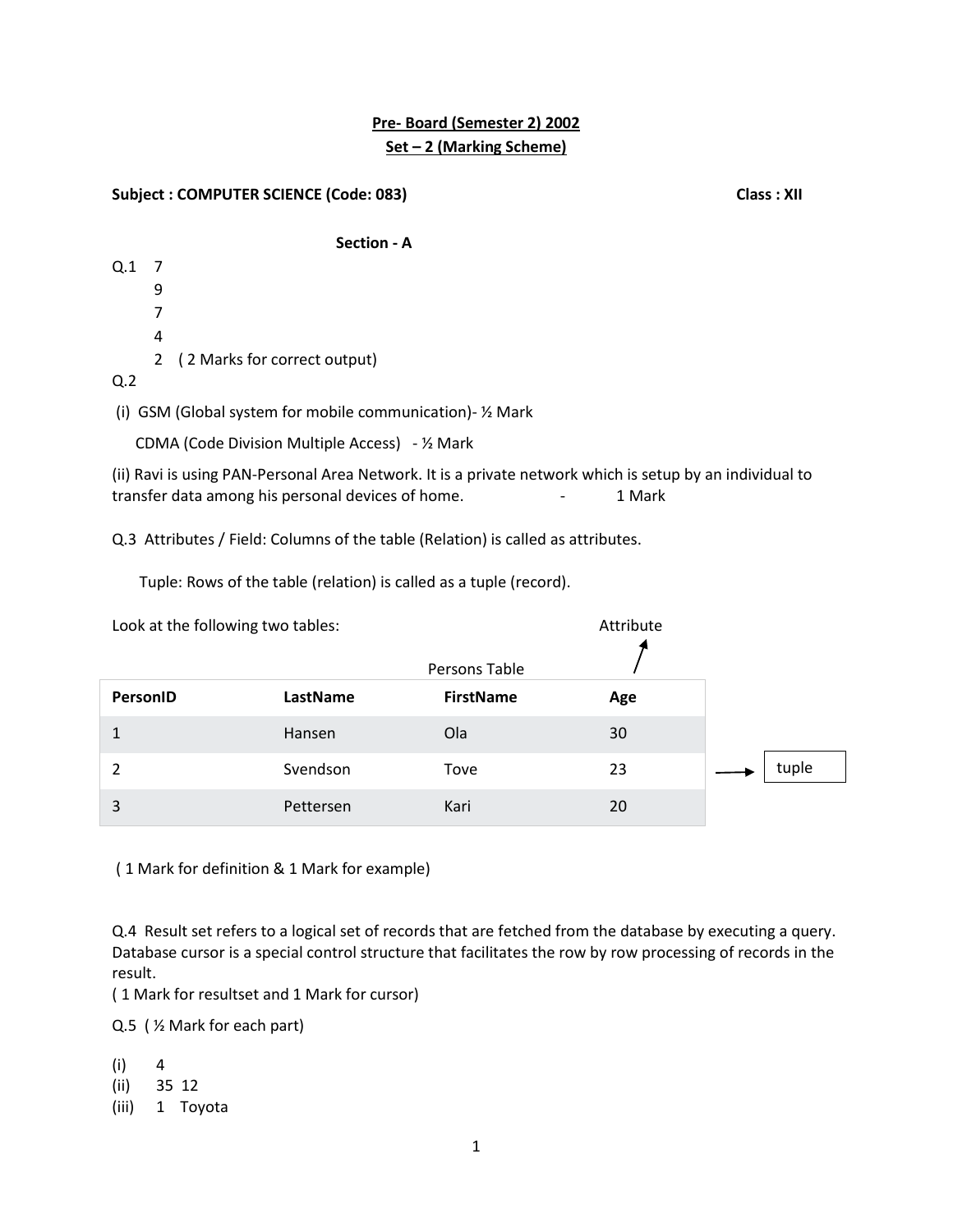- 2 Suzuki
- 1 Mercedes
- 1 Tata

### (iv) C Class

- 6 (i) Primary Key 1 Foreign Key Many ( 1 Mark)
	- (ii) SELECT NAME, SAL, DESIGNATION WHERE DISCOUNT IS NULL; 1 Mark

Q.7

(i) Product table Primary Key  $-$  P<sub>\_ID</sub>  $-$  1/2 Mark Client table Primary key  $-$  C\_ID  $-$  1/2 Mark

OR

(ii) NO as P\_ID is a foreign key in Client table so first record of TP01 is to be deleted from the Client table- 1 Mark

- $(i)$  P ID 1 Mark
- (ii) degree  $-4$   $\frac{1}{2}$  Mark cardinality  $-5 - \frac{1}{2}$  Mark
	-

### **Q.8**

R={"OM":1000, "JAI":4500, "BOB":8900,"ALI":1500, "ANU":900, TOM":8200,"Ram":1300,"piyush":1000}  $ST=[]$ 

**Section - B**

def PUSH(R,S):

```
 for k in R:
     if R[k] < 2000 and R[k] >1000 :
        S.append(k)
def POP(S):
  if S!=[]:
```
return S.pop()

else:

return None

```
PUSH(R,ST)
```

```
print("Popped ")
while True:
if ST!=[]:
   print(POP(ST),end=" ")
else:
```
break

### **OR**

```
R=[1,2,3,4,5,6,7,8,9,10,11,12,13,14,15]
ST=[]
```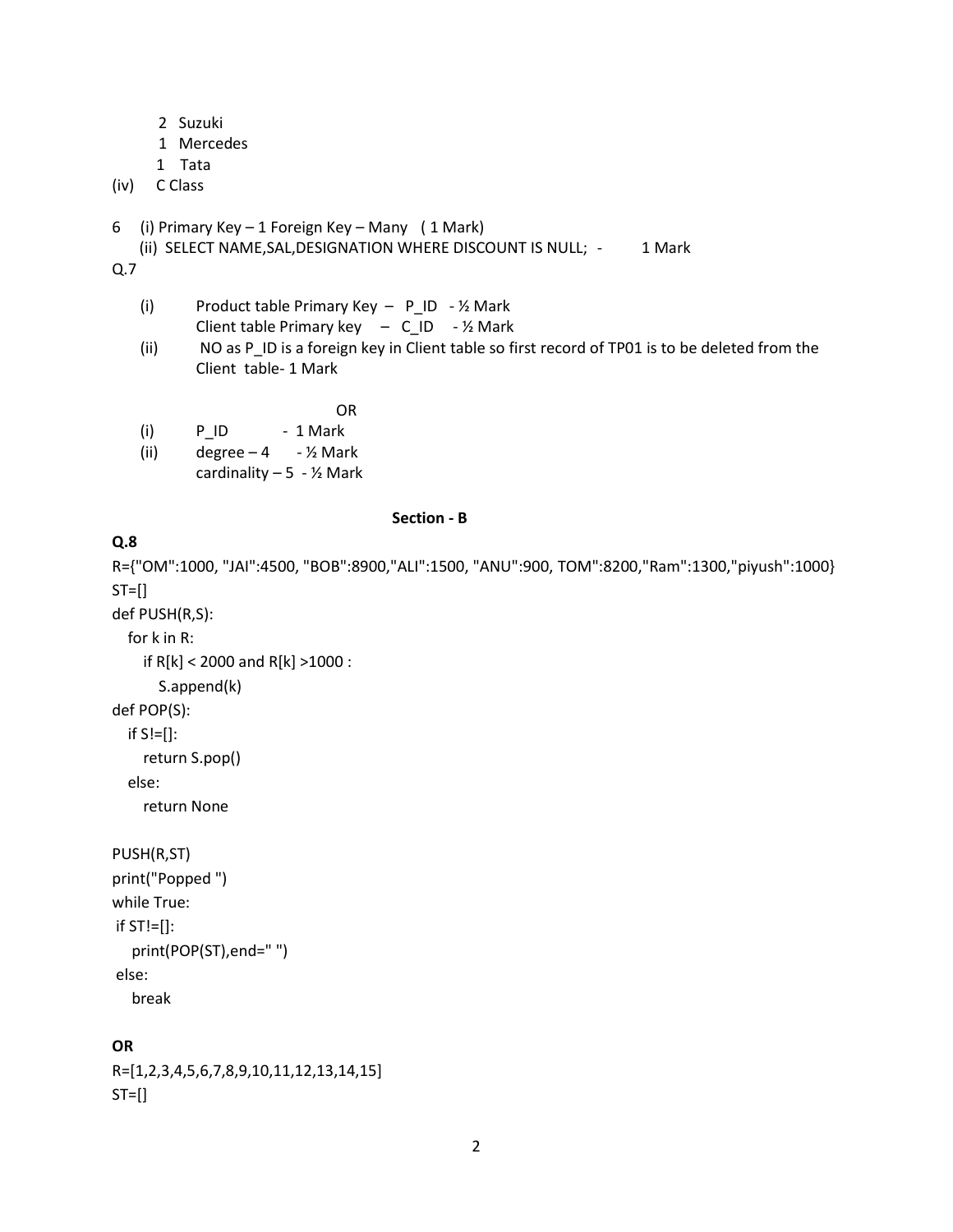```
def PUSH(R,ST):
   for k in range(len(R)):
    if R[k] % 2 !=0 :
        ST.append(R[k])
def POP(ST):
   if ST!=[]:
     return ST.pop()
   else:
     return None
PUSH(R,ST)
print("Popped ")
while True:
 if ST!=[]: print(POP(ST),end=" ")
  else:
     break
(1 mark for correct PUSH operation )
(1 mark for correct POP operation)
(1 mark for correct function calls and displaying the output)
```

```
Q.9
```
(i) WHERE clause is used to select particular rows that satisfy the condition where having clause is used in connection with the aggregate function GROUP BY clause.

FOR EXAMPLE- select \* from student where marks >80;

Select \* from student group by stream having marks>90;

( 1 Mark for difference & 1 Mark for example)

(ii) distinct - 1 Mark

Q.10 create table Sports (S Code Integer Primary Key, S Name Varchar(25) Not Null, Coach\_id Integer Unique , Fees integer)

( 1 ½ Mark for create table)

( ½ Mark for each constraint)

#### Section – C

Q.11

(*i*) SELECT SENDERNAME FROM SENDER WHERE SENDERCITY = 'Mumbai'; - 1 Mark

(*ii*) SELECT A.RECID, B.SENDERNAME, B.SENDERADDRESS, A.RECNAME, A.RECADDRESS

FROM RECEIVER A, SENDER B

WHERE A.SENDERID = B.SENDERID; - 1 Mark

(*iii*) SELECT \* FROM RECEIVER ORDER BY RECNAME; - 1 Mark